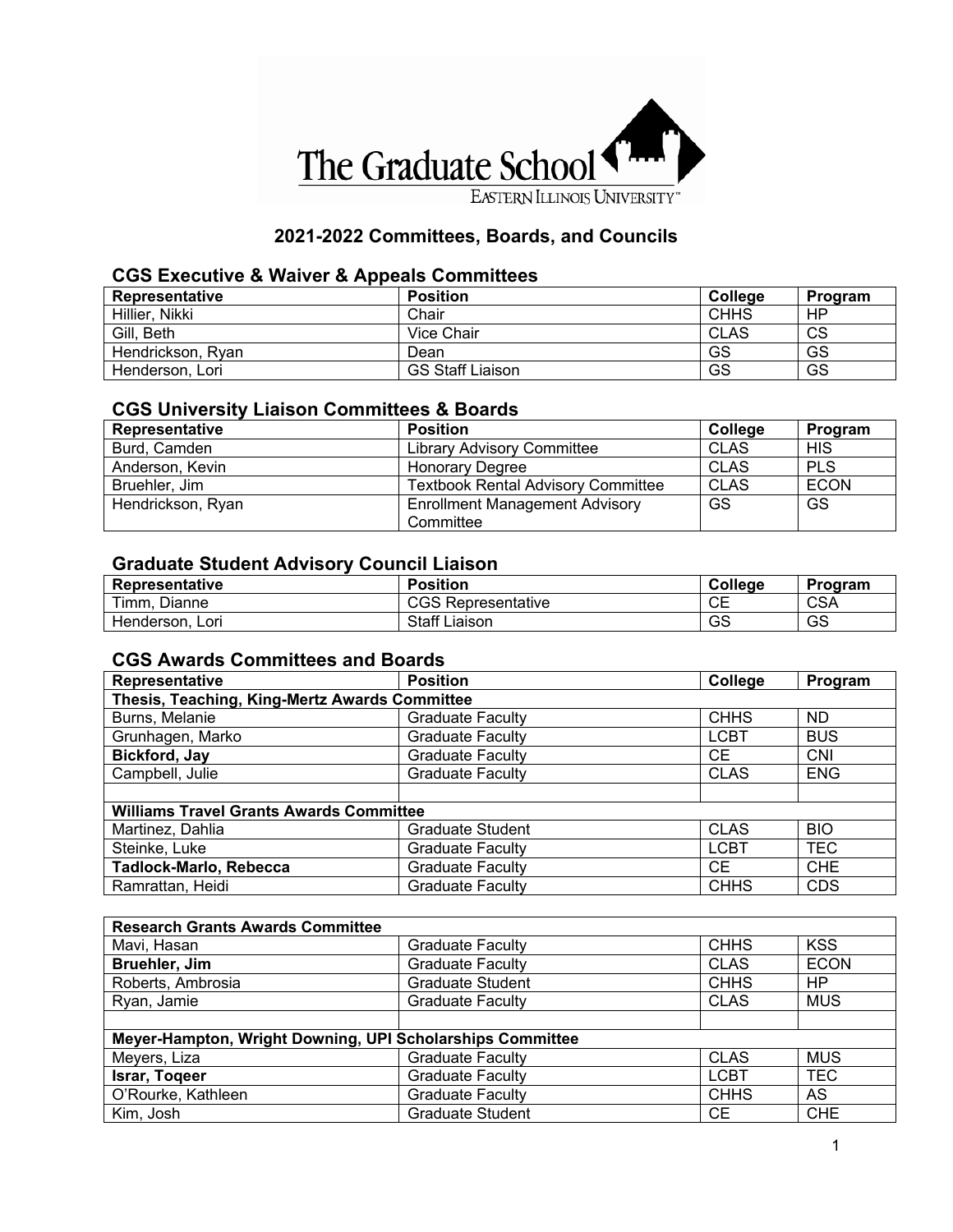| <b>Weller Scholarship Committee</b>        |                                     |             |            |
|--------------------------------------------|-------------------------------------|-------------|------------|
| Burd, Camden                               | Dean's Designee                     | <b>CLAS</b> | <b>HIS</b> |
| <b>Burns, Diane</b>                        | Chair of Geology/Geography          | <b>CLAS</b> | G/G        |
| Mace, John                                 | <b>VPAA Designee</b>                | <b>CLAS</b> | <b>PSY</b> |
|                                            |                                     |             |            |
| <b>Bear McClay Assistantship Committee</b> |                                     |             |            |
| <b>Wiles, Peter</b>                        | Dean's Designee, Coordinator, Chair | <b>CLAS</b> | <b>MAT</b> |
| Lassak, Marshall                           | <b>Chair of Mathematics</b>         | <b>CLAS</b> | <b>MAT</b> |

| <b>CHHS</b> | ND.        |
|-------------|------------|
| LCBT        | <b>TEC</b> |
| СE          | <b>SPE</b> |
| <b>CLAS</b> | <b>ENG</b> |
|             |            |
|             |            |

| <b>Ranes Board</b> |                              |             |            |
|--------------------|------------------------------|-------------|------------|
| Periyannan, Gopal  | 2020 Ranes Scholar, Co-Chair | <b>CLAS</b> | <b>CHM</b> |
| Hugo, Nichole      | <b>Graduate Faculty</b>      | <b>LCBT</b> | <b>SUS</b> |
| Mattox, Aaron      | <b>Graduate Faculty</b>      | <b>CE</b>   | EDL        |
| Meiners, Scott     | 2021 Ranes Scholar, Co-Chair | <b>CLAS</b> | <b>BIO</b> |
| Brown, Kristin     | <b>Graduate Faculty</b>      | <b>CHHS</b> | <b>KSS</b> |
| <b>TBA</b>         | Student                      | <b>CE</b>   |            |
| <b>TBA</b>         | <b>Student</b>               | <b>LCBT</b> |            |
| TBA                | <b>Student</b>               | <b>CLAS</b> |            |
| TBA                | Student                      | <b>CHHS</b> |            |

## **CGS Governance Boards Continuing**

| <b>Tuition Waiver Advisory Board</b> |                              |               |             |
|--------------------------------------|------------------------------|---------------|-------------|
| Coffey, Linda                        | <b>Bursar</b>                | <b>BUS AF</b> | <b>BUR</b>  |
| McCann, Paul                         | AVP for Business Affairs     | <b>BUS AF</b> | <b>VP</b>   |
| Hutchinson, Mike                     | <b>Assistant Comptroller</b> | <b>BUS AF</b> | <b>COMP</b> |
| Starwalt, Amanda                     | Financial Aid                | ACA AF        | FIN AD      |
| Hendrickson, Ryan                    | Dean                         | GS            | GS          |
| Beasley, Lana                        | <b>Staff Liaison</b>         | GS            | GS          |

| <b>Sustainable Energy</b>                 |                                    |             |              |
|-------------------------------------------|------------------------------------|-------------|--------------|
| <b>Practicum Board</b>                    |                                    |             |              |
| Cloward, Jerry                            | <b>Practicum Coordinator</b>       | <b>LCBT</b> | <b>SOT</b>   |
| Hugo, Nichole                             | <b>Graduate Coordinator</b>        | <b>LCBT</b> | <b>SUS</b>   |
| Zimmer, Tim                               | <b>Director of Facilities</b>      | <b>FAC</b>  | <b>ADM</b>   |
| Hendrickson, Ryan                         | Dean, Facilitator                  | GS.         | <b>GS</b>    |
| <b>Austin Cheney</b>                      | Dean                               | <b>LCBT</b> | <b>ADM</b>   |
|                                           |                                    |             |              |
| <b>Sustainable Graduate Program Board</b> |                                    |             |              |
| Hugo, Nichole                             | Coordinator, Sustainability        | <b>LCBT</b> | <b>SUS</b>   |
| Cheney, Austin                            | Dean                               | <b>LCBT</b> | <b>ADMIN</b> |
| Vietto, Angela                            | Chair, English                     | <b>CLAS</b> | <b>ENG</b>   |
| Beebe, Randy                              | Coordinator, English               | <b>CLAS</b> | <b>ENG</b>   |
| Gill, Matthew                             | Chair, Communication Studies       | <b>CLAS</b> | CS.          |
| Jacobs, Angela                            | Coordinator, Communication Studies | <b>CLAS</b> | CS           |